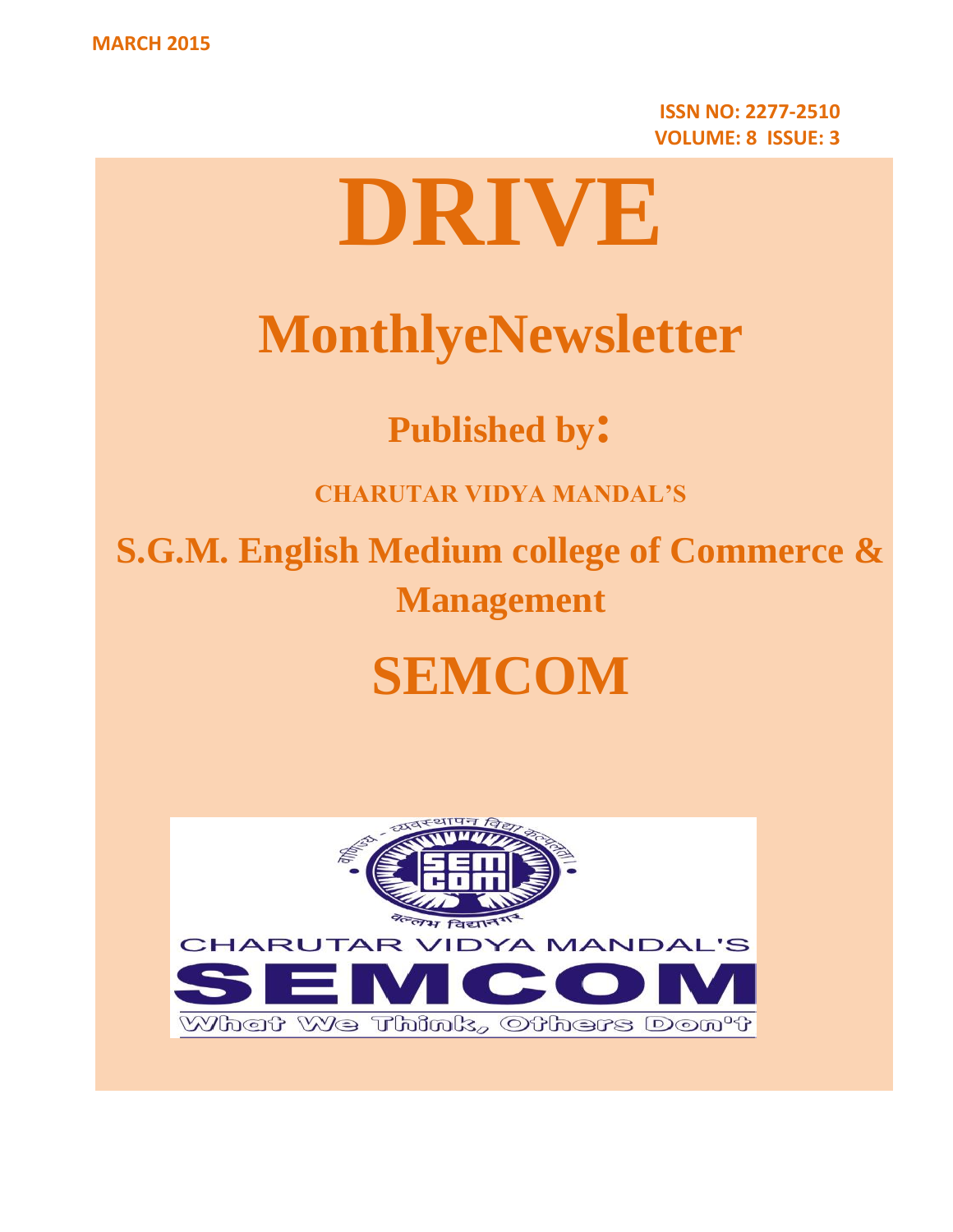VISION:*To contribute to the societal enrichment through quality education, innovation and value augmentation.*

MISSION:*To build up a competitive edge amongst the students by fostering a stimulating learning environment.*

DREAM:*To establish a unique identity in the emerging global village.*

#### GOALS:

- *To focus on integral development of students.*
- *To offer courses and programs in tune with changing trends in the society as a whole.*
- *To update the curriculum as per the need of the business and industry.*
- *To create unique identity in the educational world at the national as well as international level.*
- *To institutionalize quality in imparting education.*
- *To incorporate innovations on a continuous basis in the entire process of education at institutional level.*
- *To create platform for the students for exhibiting their talent and for development of their potentials.*
- *To generate stimulating learning environment for students as well as teachers.*
- *To build cutting edge amongst the students to withstand and grow in the competitive environment at the global level.*

#### The overall mission is reinforced by the Punch Line

### "What We think, Others DOn't".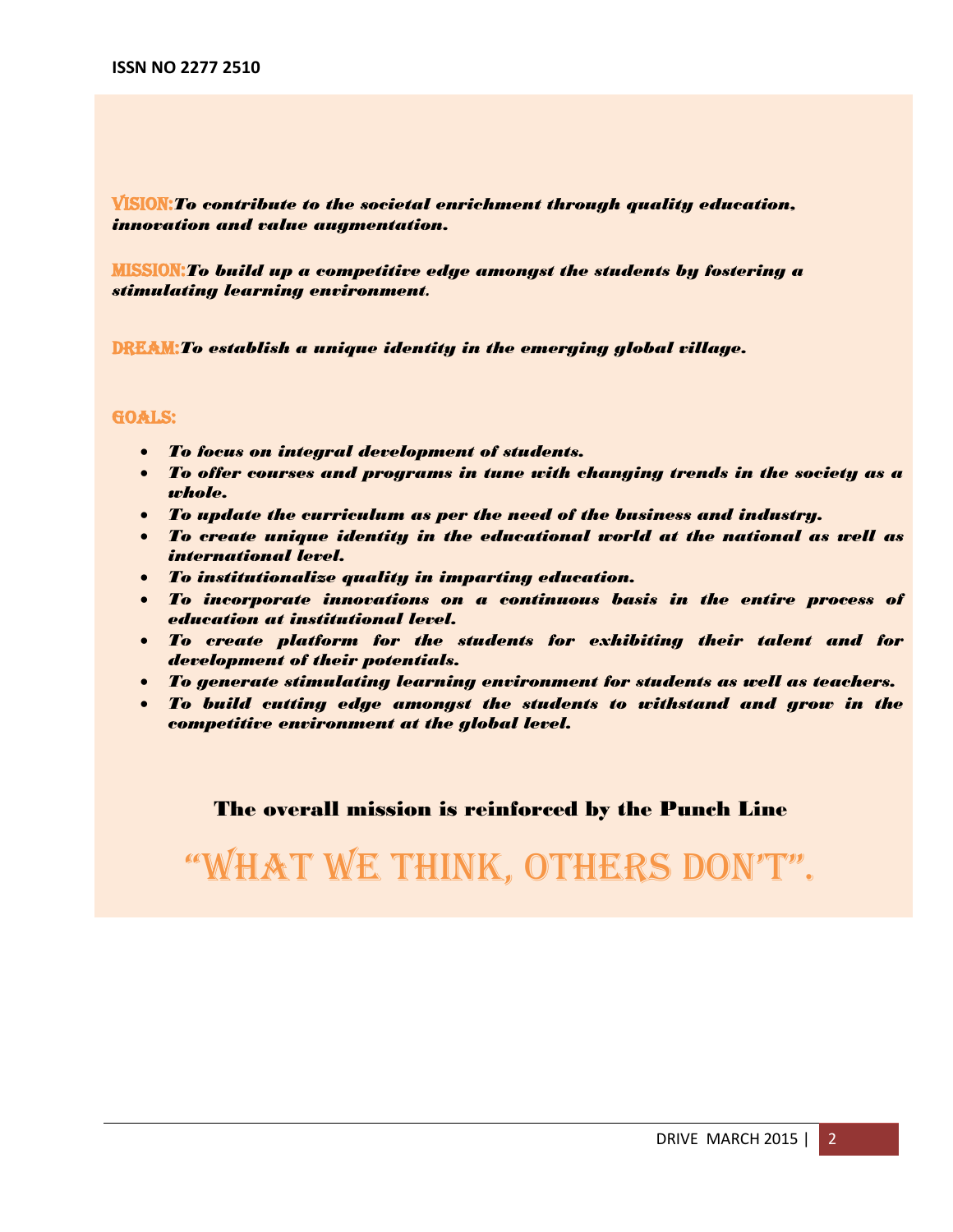## **CONTENTS**

| <b>Pg. 4</b> | <b>From Chief Editor's Desk</b><br>Dr Nikhil Zaveri<br>Director & Principal,<br><b>SEMCOM</b>   |
|--------------|-------------------------------------------------------------------------------------------------|
| Pg.5         | <b>SEMCOM IQAC Updates</b><br><b>Editorial Board, DRIVE</b><br><b>SEMCOM</b>                    |
| Pg.7         | <b>FINTELLIGENCE</b><br>DR. KAMINI K. SHAH<br><b>ASSISTANT PROFESSOR</b><br><b>SEMCOM</b>       |
| Pg.8         | e-ATTACKS<br>DR.NEHAL DAULATJADA<br><b>ASSISTANT PROFESSOR</b><br><b>SEMCOM</b>                 |
| Pg.9         | <b>ARTICLE</b><br><b>DR.ANKUR AMIN</b><br><b>ASSISTANT PROFESSOR</b><br><b>SEMCOM</b>           |
| Pg.10        | <b>MY VOICE</b><br>MR. SUNIL CHAUDHARY<br><b>ASSISTANT PROFESSOR</b><br><b>SEMCOM</b>           |
| <b>Pg.11</b> | <b>ACCOUNTING AURA</b><br><b>MR. PRATIK SHAH</b><br><b>ASSISTANT PROFESSOR</b><br><b>SEMCOM</b> |
| Pg.13        | <b>STUDENT'S CORNER</b>                                                                         |
| Pg. 14       | <b>EDITORIAL BOARD</b><br><b>SEMCOM</b>                                                         |

#### **Editorial Board:**

| Dr. Nikhil Zaveri      | <b>Chief Editor</b>     |
|------------------------|-------------------------|
| Ms. NishrinPathan      | <b>Managing Editor</b>  |
| Ms. T. Hepzibah Mary   | <b>Executive Editor</b> |
| <b>Mr. Binit Patel</b> | <b>Technical Editor</b> |
| Ms. Reshma Pathak      | <b>Technical Editor</b> |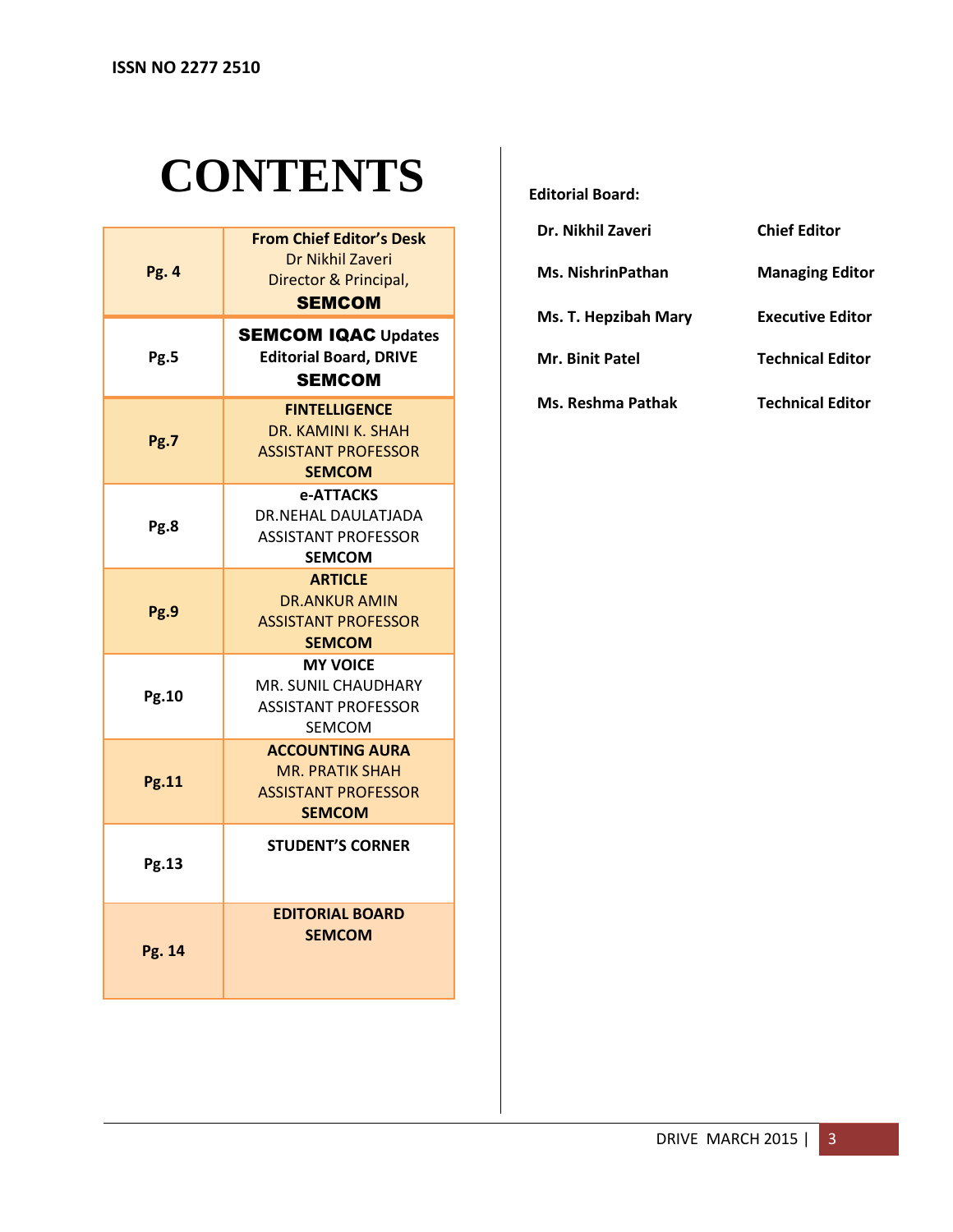#### **Vol. 8 Issue 3**

#### **From the Chief Editor's desk:**

#### **Prayer:**

The universe and all that is in it reiterate the existence of a Superpower, a Superpower that holds everything in place and without which there would be utter pandemonium. Sacred scriptures espouse the fact that God created man in His own image and created him for the purpose of communing with him. When man had limited knowledge of the universe, he walked on tenterhooks seeing God in everything gave him courage, confidence and hope. His thoughts turned towards God even at the slightest provocation and he saw God in different shapes and sizes. God was the all. And he enjoyed close connection with God and as Robert Browning said, "God's in His heaven – All's right with the world!"

Researches and surveys have proved the benefits of prayer. People vulnerable to stress and depression do a big favour to their bodies by praying for it thickens the brain cortex and this greatly reduces the risk. Prayer makes one emotional tougher by providing the quiet time that one really needs to focus and concentrate on oneself. It results in the reduction of mental stress. Chronic diseases like heart [diseases,](http://www.thehealthsite.com/topics/heart-disease/) [diabetes,](http://www.thehealthsite.com/topics/diabetes/) [hypertension,](http://www.thehealthsite.com/topics/hypertension/) [ulcers](http://www.thehealthsite.com/diseases-conditions/5-home-remedies-for-mouth-ulcers/) and [migrai](http://www.thehealthsite.com/diseases-conditions/migraine-facts-you-should-know/) [nes](http://www.thehealthsite.com/diseases-conditions/migraine-facts-you-should-know/) are the resultants of stress and worry. Prayer keeps them at bay by controlling stress.

The heart, mind and soul of man is refreshed, renewed and supple in the morning. A new dawn heralds a new beginning, a new life and a new learning. But the pressures of the modern world takes over one's mind in the morning, the dread of facing the day's challenges and hurdles and of the many strenuous tasks that lie ahead make man go limp in his mind and body. The very thought of these daunting encounters saps man of his energy and the will to continue his work. At this crucial juncture he needs assurance, faith and hope. Assurance to smoothen out the creases of his life,

faith to pull through the tough day and hope to survive unscathed by the brutalities that assault man from every direction.

It is children and young people who succumb to these pressures. They are vulnerable and fallible and hence more prone to victimization. Prayer is the best armour that one can provide for these children. Morning prayer in educational institutions are compulsory and it is serves as a boost to their all-round personality development for the psychological benefits are unfathomable. By taking complete control of the thinking process and thoughts, prayer regulates one's perspectives and views thereby giving a cheery disposition, sound opinions and optimistic attitude. Small changes in one man is ultimately reflected in bigger changes in the world. Prayer teaches self-control making one a nicer person. With this come alive humanity and humane behavior. Serenity and piety mark man's actions whereby violence and aggression find no foothold. Prayer is the only answer to all the ills that man suffer from. It pervades everywhere diffusing warmth, love, compassion and empathy – attributes desperately needed to bring back the feverish world from the brink of destruction, annihilation and extinction. Prayer also holds one back from doing illogical and irrational actions.

Since the world rests on the shoulders of young children who, tomorrow, are the citizens, prayer becomes a channel to reach out to young minds. By influencing their whole being, prayer promotes good citizenship and virtuous living which in turn seals the continuity of the world. Prayer resurrects their inner self and values giving new mission and vision to young children, thus making them dynamic to renovate the world. It makes them selfless, putting others first and reaching out to the masses which is very essential in this highly selfcentered world and dog eating dog world. It fosters inter dependence and mutual understanding where the ideology of living for others is worshipped and stimulated.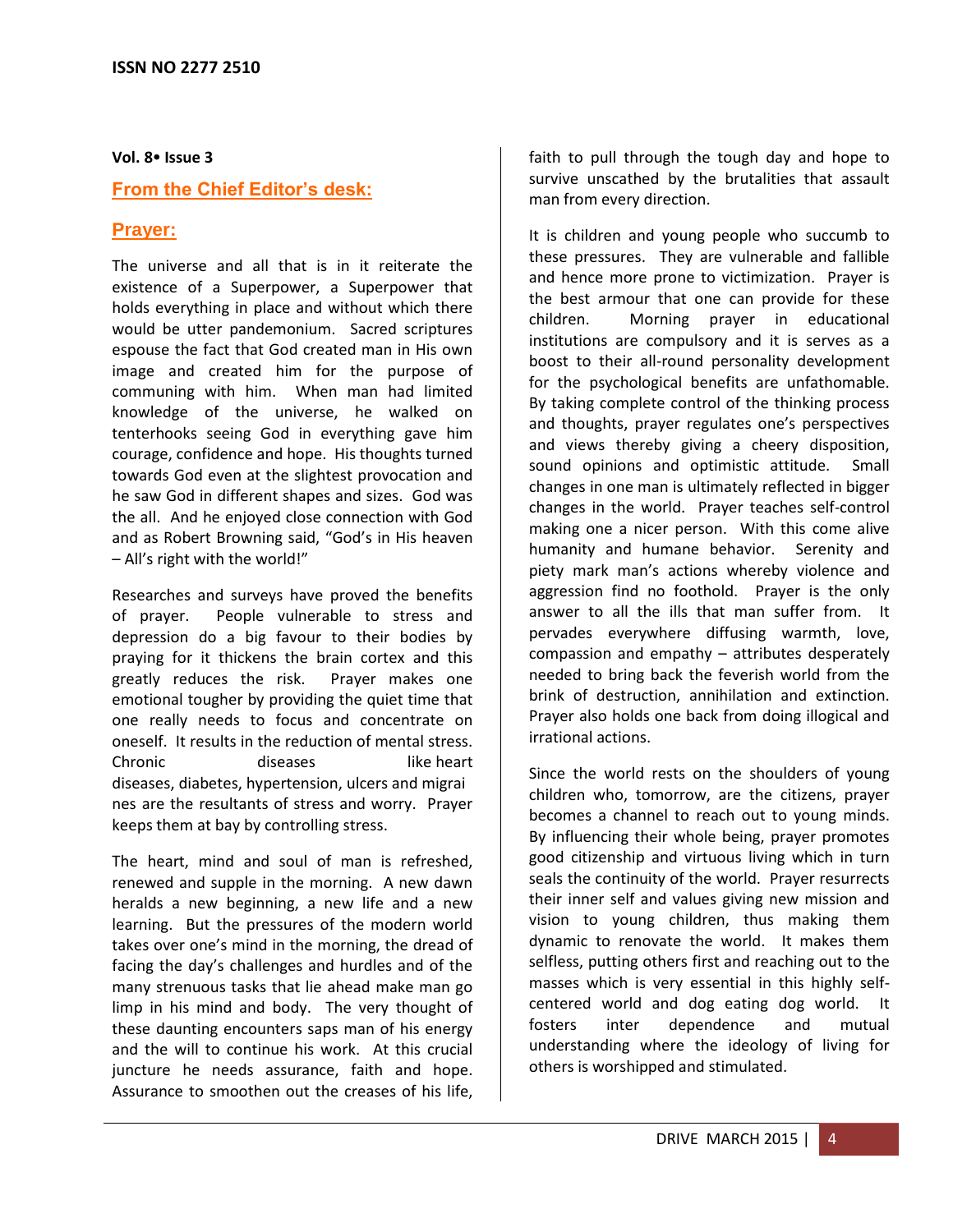Prayer, thus, brings about all inclusive growth and it makes students lead a productive, successful and constructive life. Visualizing oneself in others nurtures acceptance, tolerance and fraternity. Prayer reinforces the values taught at home and upholds simple living and high thinking resulting in societal benefits.

Physical healing is the greatest outcome of prayer. More than medicines and treatment, it is prayer that really works miracles. Prayer gives faith and it results in positive thinking, the best medicine to cure and heal. The multidimensional effect of prayer gives rise to a whole and sound human being.

#### **By:**

**Dr. Nikhil Zaveri Director& Principal, Chairman, IQAC SEMCOM.**

#### **SEMCOM IQAC Updates:**

#### **Green Business and Technology Fair and Smart Eye Photography Contest:**

Charutar Vidya Mandal's flagship institute SEMCOM organized Green Business and Technology Fair and Smart Eye Photography Competition on 13th and 14th February 2015. The event started on 13th February 2015 with the theme "adapting green product andgreen technologies for sustainability towards greener life". The inaugural ceremony was attended with great enthusiasm and expectation. It indeed proved to be a great learning experience. Dr. Nikhil Zaveri, Principal and Director, SEMCOM, welcomed the guests and introduced them to the audience.

The Chief Guest of the inaugural function Shri Sudhendhu Das, Joint Commissioner of Income Tax, Anand was accompanied by Dr.C. L. Patel, Chairman,CharutarVidya Mandal, visited all the 22 teams representing 50 different companies andtechnologies.

The inaugural session was followed by sale on both the days on a grand scale where almost 2500 odd visitors participated in the exhibition from diversified backgrounds. There were visitors from schools as far as Ahmedabad, Bharuch, Mumbai and many such places within Gujarat. Even students from different schools in Anand and VallabhVidyanagar poured in numbers. Executives from industries and visitors from various colleges took keen interest in the projects.

Under the choice based credit system adopted by Sardar Patel University students of BCOM, BBA, BBA-ITM and Masters of E-Business got an opportunity to study the courses on Environmental Studies, Climate Change, Corporate Sustainability. This exhibition was an effort to combine classroom teaching with that of real business practices.

It also drove home the idea about the need to use green products that are not only environment friendly but also contribute to sustainable development. 22 teams represented organizations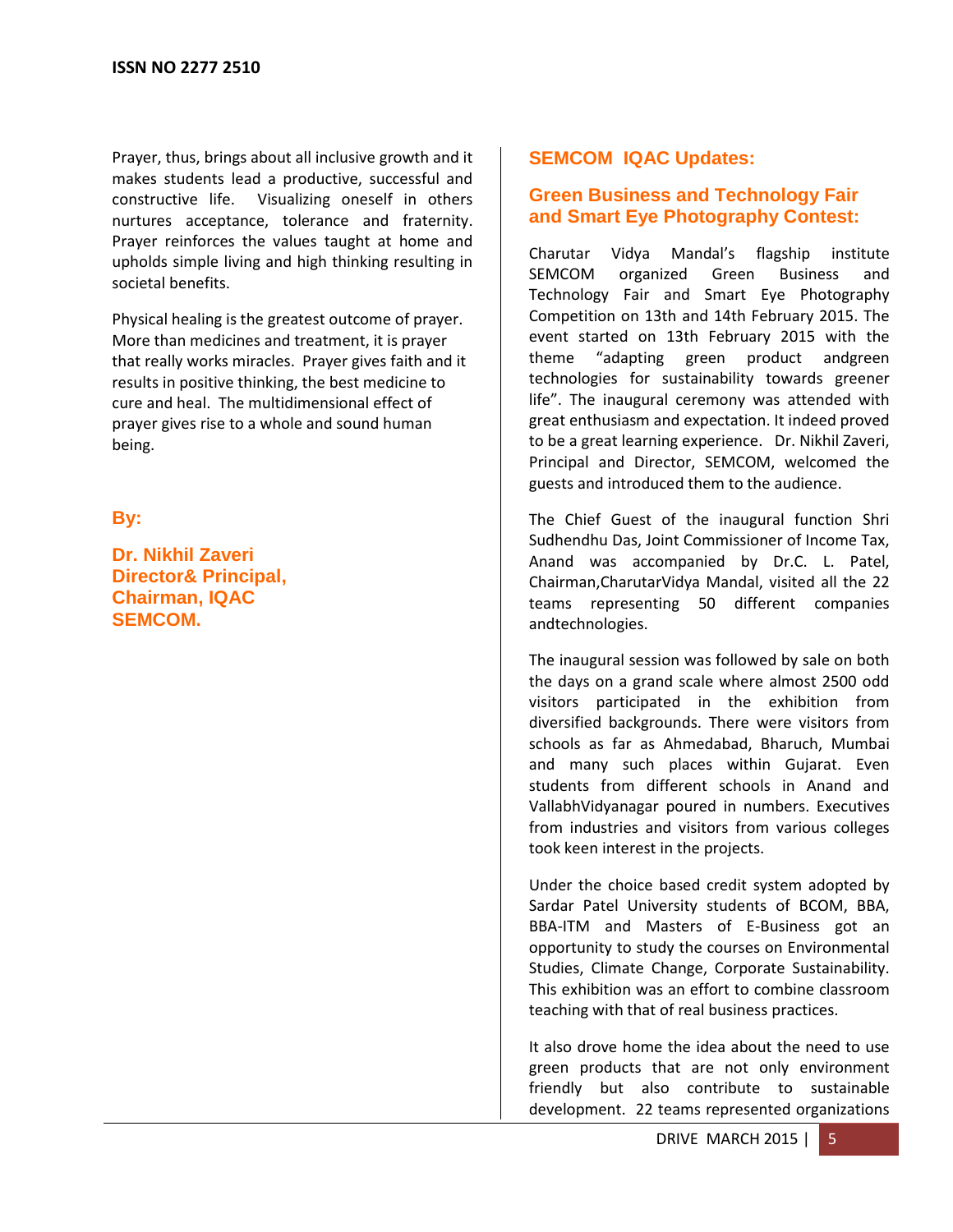like Bio-Toilet, Aaga, Apollo Noni ,Medicare, Nandanvan, Tofu Ice Cream, Kegan Udhyan, Sardar Patel Patel Farm, Shanti Hastakala, Aakar Innovations and Eco Green, Neo Cab, Herbal Life, Eco- Femme, Modicare, Ashudhinashak, KhadiUdyog (Bhuj), Mitticool, Nidhi Enterprises, Banana Fibre, Apeagus to name a few that have adopted green practices or taken green initiatives by conserving resources, using green technology, selling green products or providing green consultancy and services.

The fair which was also thrown open to the participating teams as a competition with a cash prize of Rs. 25,000 was ably judged by Mr. Vrajesh Patel, Environmentalist Engineer (USA), Mr. Ankit Kapasi Environmentalist Engineer and Mr. Sharad Amin, renowned industrialist of Anand who congratulated the students for the efforts put in by them and appreciated the idea of hosting such an innovative event, the first of its kind they have witnessed so far.

The mission of SEMCOM in future through such activities would be to shape some "Ecopreneurs" who can revolutionize businesses by adopting the Triple Bottom Line in Business "Planet, People and Profit".

In order to enhance creativity in the field of photography, Director and Principal, Dr. Nikhil Zaveri initiated a novel competition -Smart-Eye Photography Contest in 2011.

The competition was launched on 12th July 2014which was followed by an enormous response with 99 teams being registered. Students were asked to select 'Still Life and Social Issues' as the themes for the contest.

Finally 20 teams were selected for the competition. The exhibition was open for two days on 13thand 14th February 2015. The photographs were evaluated by Mr. Sunil Adesara, a freelancer photographer.

The event was coordinated by Ms. Hiral Patel, Dr. Rina Dave ,Ms. Palak Patel and Mr. SarveshSoni

under the guidance of Dr. Nikhil Zaveri who says " Environment and business cannot be learnt in the discussion; students must go on the field".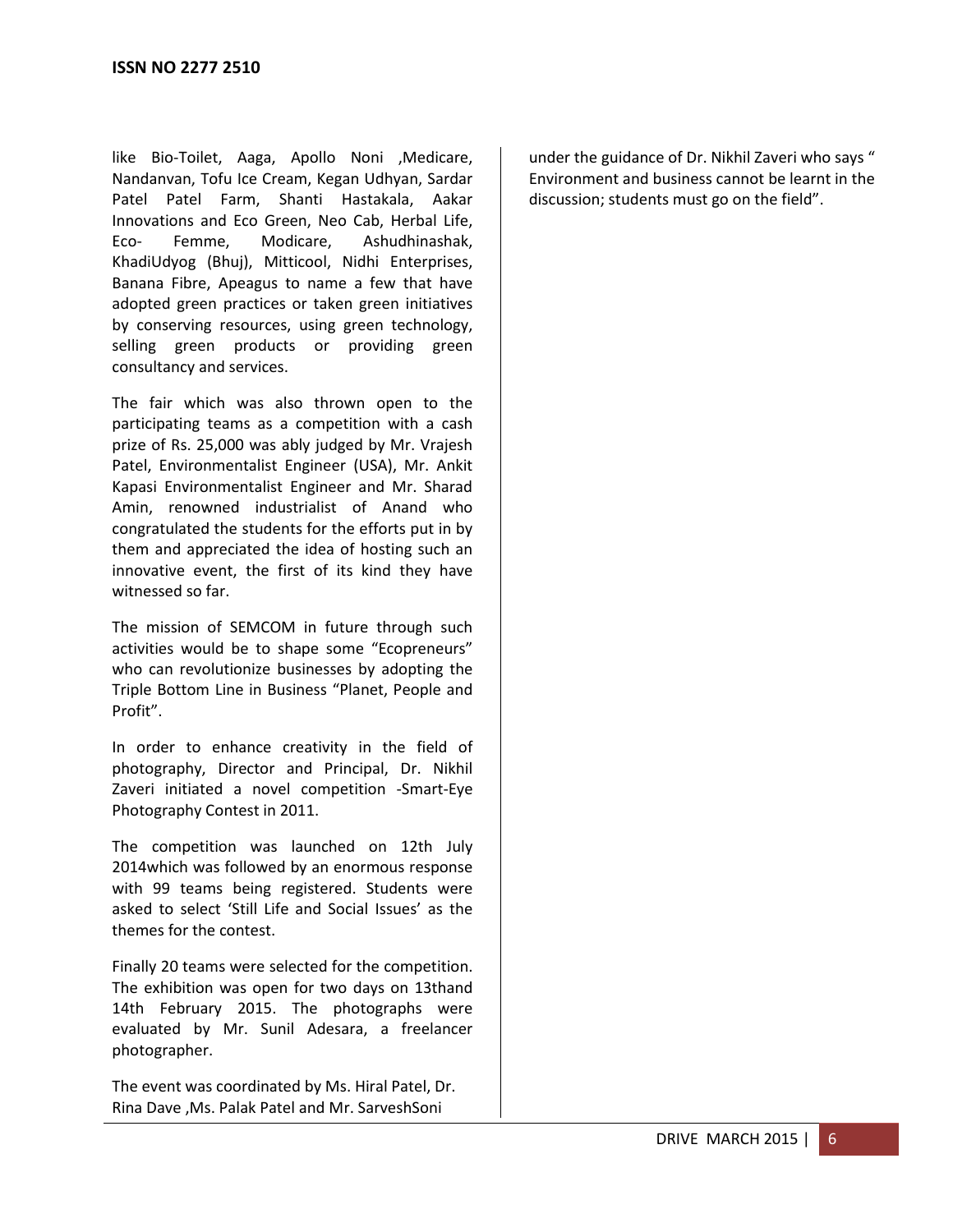### **Fintelligence**

#### **Book Building**

Companies have different ways and options to raise funds. While an unlisted company can come out with an initial public offer (IPO), a listed firm can raise through follow on public offer (FPO) or right issue. IPOs or FPOs can be issued either at a fixed price or a range can be given to investors to choose a price. The methodology of issuing securities by giving a price range is known as book building method. A book building is a price discovery mechanism.

Under this methodology, issuers donot fix up a single price for the securities but provide a price range. Investors put their bid within the price range and depending on the demand supply of the units, the final price is decided. The lowest price of the range is called the floor price and the highest price is called as cap price. Cut off price is the price at which the shares are allotted.

The book building process starts with the nomination of the lead manager, an investment banker who helps in taking the issue to the market by the fund raising company. The lead manager and the issuing company decide the price band and the size of the issue. Syndicate members are appointed to receive orders from investors. Generally the issue remains open for five days.

During the subscription period, investors make their bidding within the decided price range. After the closing of book building period, the lead manager and issuing company determine the issue price at which all the securities can be sold. Finally the securities are allotted to investors.

The NSE has set up nation-wide network for trading whereby members can trade remotely from their offices located all over the country. The NSE trading network spans various cities and towns across India. NSE decided to offer this infrastructure for conducting online IPOs through the Book Building process. NSE operates a fully automated screen based bidding system called NEAT IPO that enables trading members to enter bids directly from their offices through a sophisticated telecommunication network. Book Building through the NSE system offers several advantages:

- The NSE system offers a nationwide bidding facility in securities.
- It provides a fair, efficient and transparent method for collecting bids using latest electronic trading systems.
- Costs involved in the issue are far less than those in a normal IPO

The IPO market timings are from 10.00 a.m. to 5.00 p.m. On the last day of the IPO, the session timings can be further extended on specific request by the Book Running Lead Manager.

As Book Building is a process of price discovery, the Red Herring prospectus does not contain a price. Instead, the red herring prospectus contains either the floor price of the securities offered through it or a price band along with the range within which the bids can move. The applicants bid for the shares quoting the price and the quantity that they would like to bid at. Only the retail investors have the option of bidding at 'cut-off'. After the bidding process is complete, the 'cut-off' price is arrived at on the lines of Dutch auction. The basis of Allotment is then finalized and letters allotment/refund is undertaken. The final prospectus with all the details including the final issue price and the issue size is filed with ROC, thus completing the issue process.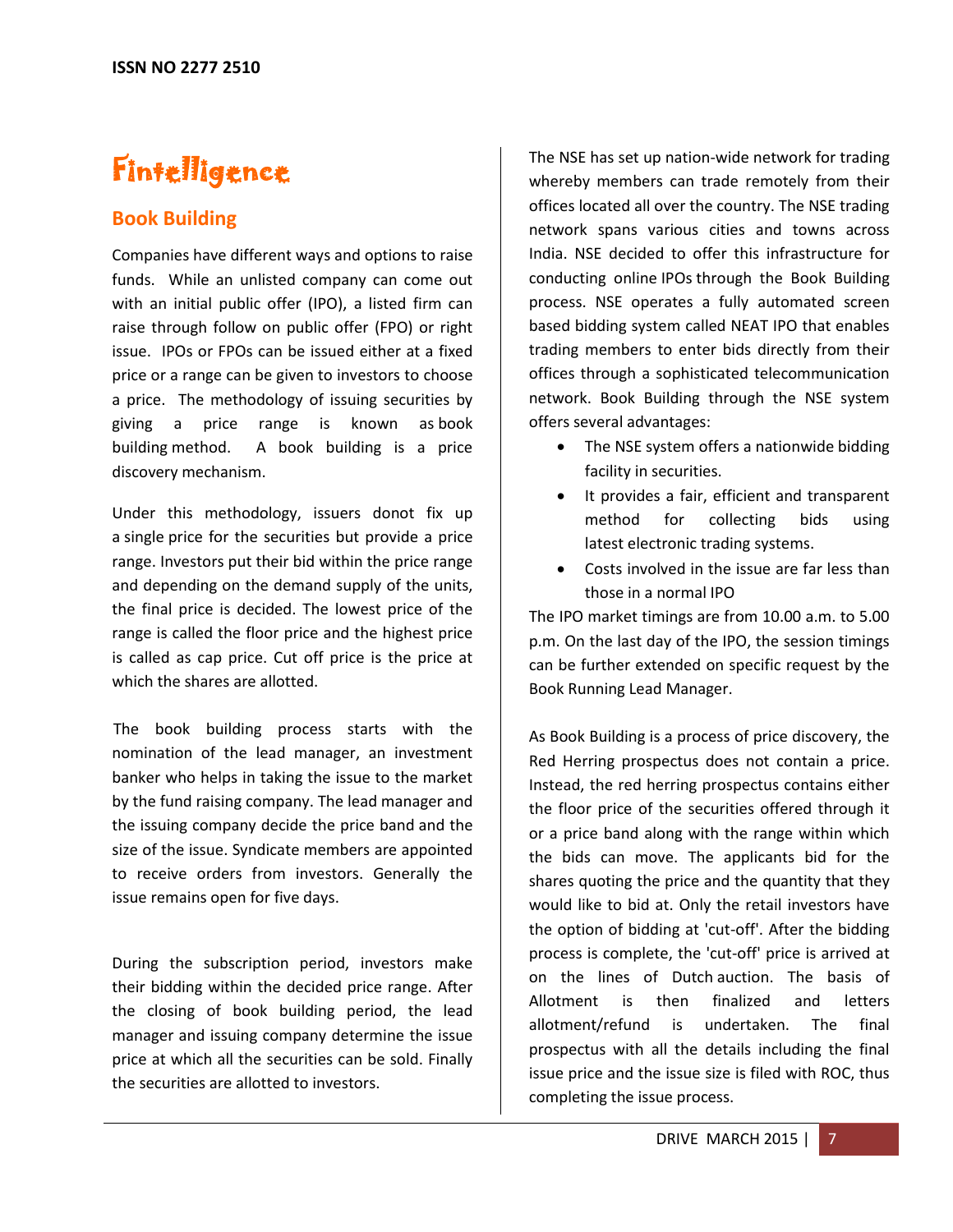References:

http://articles.economictimes.indiatimes.com/2009 -08-09/news/27665381\_1\_book-building-issueprice-floor-price [http://www.nseindia.com/products/content/equiti](http://www.nseindia.com/products/content/equities/ipos/bookbuilding.htm) [es/ipos/bookbuilding.htm](http://www.nseindia.com/products/content/equities/ipos/bookbuilding.htm) [http://www.moneycontrol.com/glossary/ipo/how](http://www.moneycontrol.com/glossary/ipo/how-does-book-building-work_800.html)[does-book-building-work\\_800.html](http://www.moneycontrol.com/glossary/ipo/how-does-book-building-work_800.html)

#### **BY:**

**Dr. Kamini Shah Assistant Professor SEMCOM**

#### **e-ATTACKS:**

#### **Brain (1986)**

It was a Boot sector virus which infected DOS systems. The code of the virus was written in Assembly language. The creators were Basit and Amjad Farooq Alvi from Lahore, Pakistan. It infected 360 KB, 5.25 inch floppy disks. When the infected disk was booted, the virus would install itself into the memory and would infect all floppy disks which were accessed while it was still in the memory. It would also rename the disk's volume label with (c)Brain. It was detected at the University of Delaware in 1987. This was the only virus which carried the name, address and phone numbers of the creators. It only infected floppy diskettes but a few variants of it also damaged the Hard Disks.

#### **Stoned (1988)**

It is a family of Boot sector virus which infected DOS systems. The code of this virus was also written in Assembly language. It originated from New Zealand. When the computer booted from an infected disk, the virus stored itself in the memory and would infect hard drive's MBR if it was clean. It infected 360 KB, 5.25 inch floppy disks and hard drives both but would not re-infect a drive even if it was disinfected. This virus was assumed to be created in 1987 but got detected in 1988. Many variants of this virus appeared later, some of which like Michelangelo and Angelina became very prominent.

#### **By:**

**Dr.Nehal Daulatjada**

**Assistant Professor SEMCOM**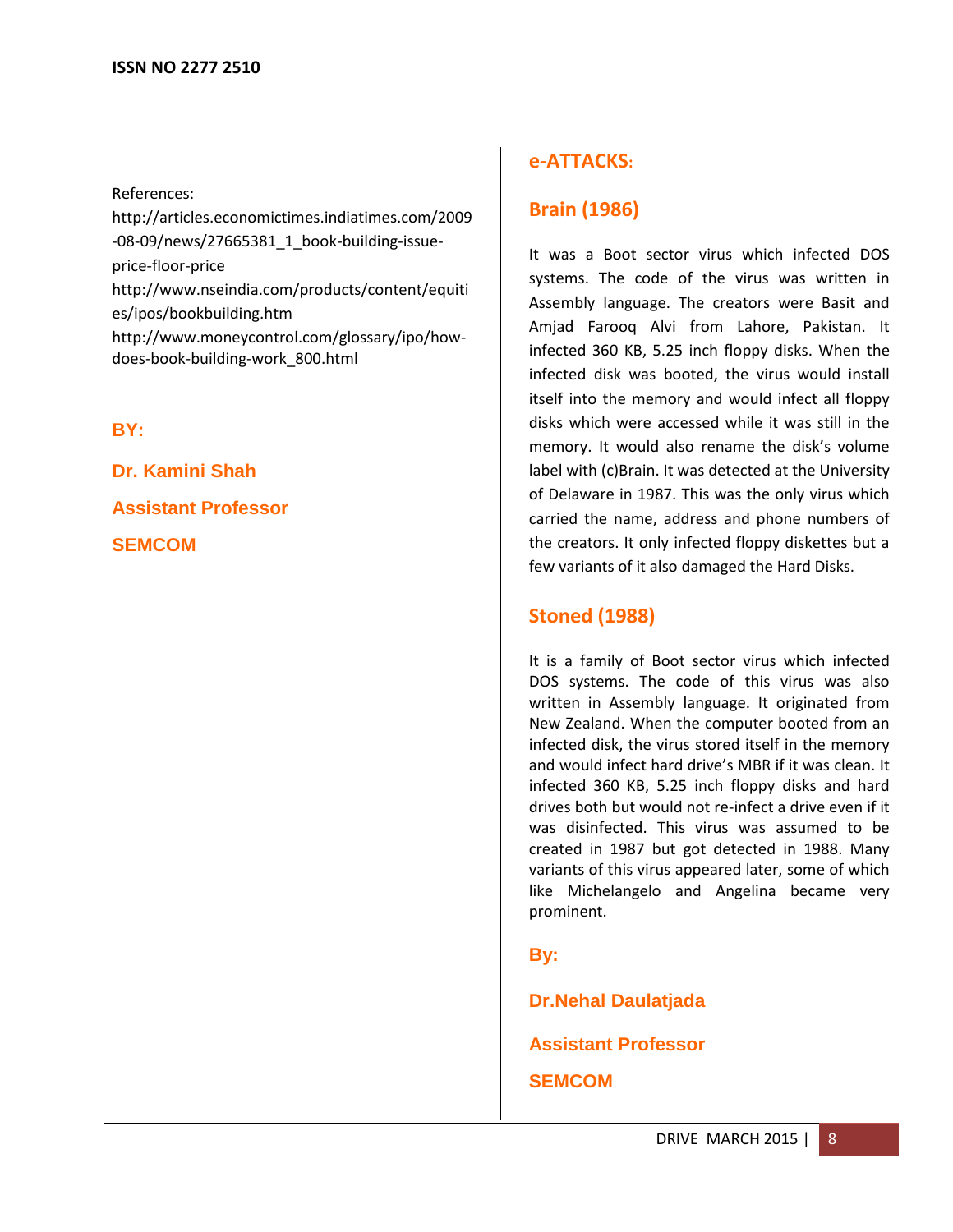#### **ARTICLE:**

#### **Agricultural Marketing vs Domestic Marketing:**

The marketing of agricultural commodities is different from the marketing of manufactured commodities because of the special characteristics. The special characteristics which the agricultural sector possesses and which are different from those of the manufactured sector, are:

- **1. Perish ability of the Product –** Most farm products are perishable in nature; but the period of their perishability varies from a few hours to a few months.
- **2. Seasonality of Production –** Farmproducts are produced in a particular season; they cannot be produced throughout the year. In the harvest season, prices fall. But the supply of manufactured products can be adjusted or made uniform throughout the year. Their prices therefore remain almost the same throughout the year.
- **3. Bulkiness of Products** The characteristic of bulkiness of most farm products makes their transportation and storage difficult and expensive. This fact also restricts the location of production to somewhere near the place of consumption or processing. The price spread in bulky products is higher because of the higher costs of transportation and storage.
- **4. Variation in Quality of Products –** There is a large variation in the quality of agricultural products, which makes their grading and standardization somewhat difficult. There is no such problem in manufactured goods, for they are products of uniform quality.
- **5. Irregular Supply of Agricultural Products –** The supply of agricultural

products is uncertain and irregular because of the dependence of agricultural production on natural conditions. With the varying supply, the demand remaining almost constant, the prices of agricultural products fluctuate substantially.

- **6. Small Size of Holdings and Scattered Production –** Farm products are produced throughout the length and breadth of the country and most of the producers are of small size. This makes the estimation of supply difficult and creates problems in marketing.
- **7. Processing –** Most of the farm products have to be processed before their consumption by the ultimate consumers. This processing function increases the price spread of agricultural commodities.

**By:**

**Dr. Ankur Amin Assistant Professor SEMCOM.**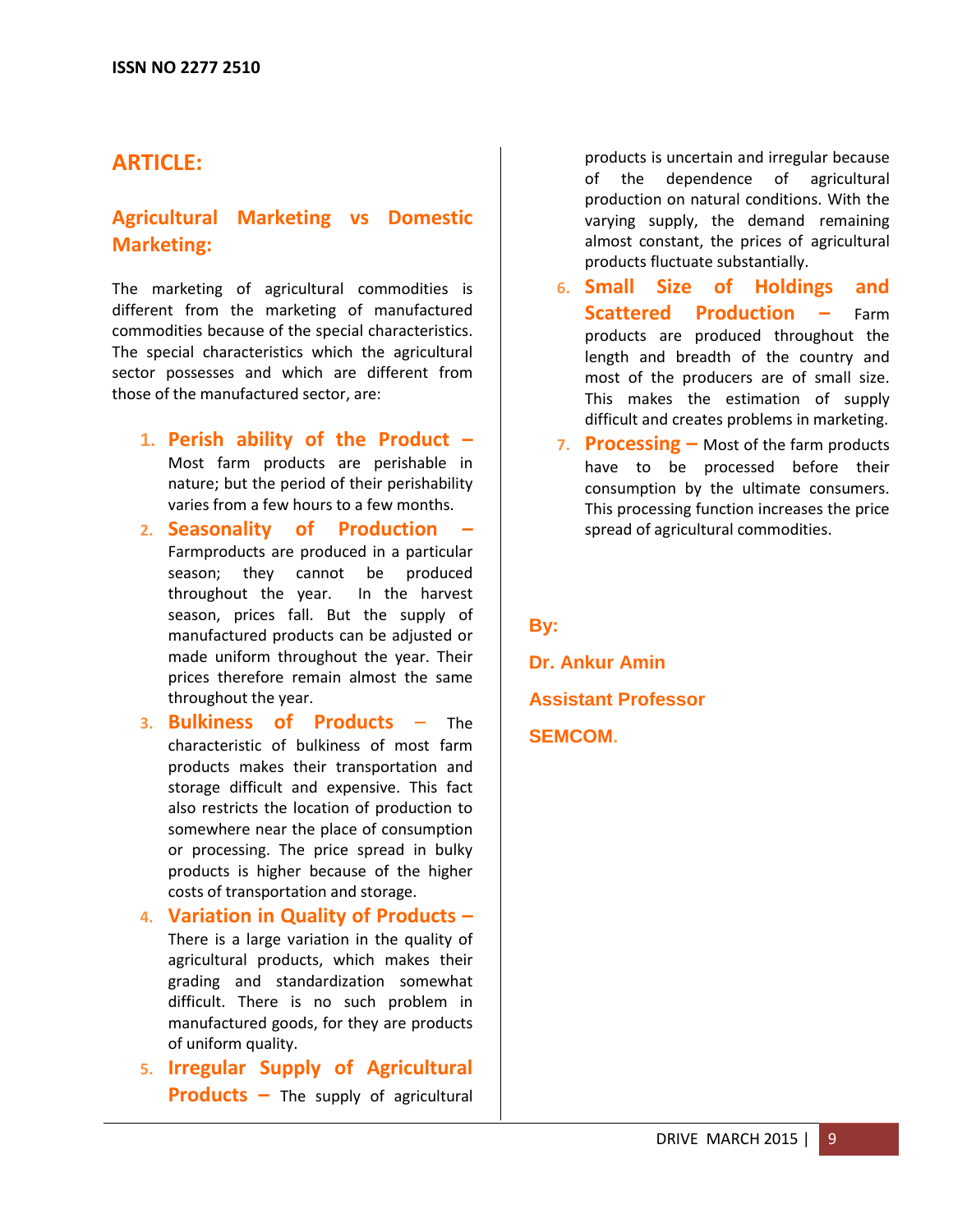#### **MY VOICE:**

#### **Awaken the Hero Inside You Through Soulful Work or Performances**



The velour and bravery of ParamVir Chakra awardees and many soldiers who sacrificed their life for the duty towards nation will always be fondly remembered and inspire generations for patriotism. The work performance is the outcome of the ability to do work, happiness and motivation while doing work, grace of almighty god, favorable work environment and most importantly teamwork and camaraderie with team members and the pride one takes in his or her work. As in cricket, work life is all about getting set, playing right through the innings and building partnership(s) with team member(s). Trust and good interpersonal relations are necessary for good teamwork.

Good time management, relaxation, enjoying each and every moment of life with positive attitude can surely help in achieving soulful work performance. Family love, inspiration and support do play a role in molding individual for great work. The process of doing work is like a journey and if one enjoys the journey, then the outcome will most likely be extraordinary work performance(s) or a master piece. The point is if you enjoy the process of work, there is a release of positive mental energy, imagination, creativity and outcome is superb work performance in form of tremendous scientific

inventions, master piece of sculpture, art, painting, superb acting performance, poems worth remembering and brilliant movies just to mention a few. Lord Krishna's message to Prince Arjun in Bhagwad Gita, "O Arjuna, you fulfill your duties and dedicate all your karmas to me and I will salvage you. Even God appreciates and admires selfless and dutiful work or Karmas".

Swami Vivekananda rightly said: "Each and every human soul is divine".The work performance must be the manifestation of divinity within the individual. Swami Vivekananda's message that "The moment I have realized God sitting in the temple of every human body, the moment I stand in reverence before every human being and see God in him - that moment I am free from bondage, everything that binds vanishes, and I am free"- it holds a lot of truth and was the mission, work and service of Mother Teresa to humanity.

Swami Vivekananda said, "You have to grow from the inside out. None can teach you, none can make you spiritual. There is no other teacher but your own soul". Swami Vivekananda's message is loud and clear; he asked us to give utmost importance to our work, our thoughts, service to humanity, and rightly said that that there is no other teacher but your own soul. Truly soulful performance can come only when the individual completely dedicates his or her efforts to a task or idea and works for its achievement. Swami Vivekananda dream of selfreliant and economically developed and prosperous India can only be achieved, if people start accepting their responsibilities and dedicate themselves to their nation through soulful honest work performance.

We are celebrating the 150th anniversary of Swami Vivekananda, let us take an oath on this occasion, that we will not just put the image of Swami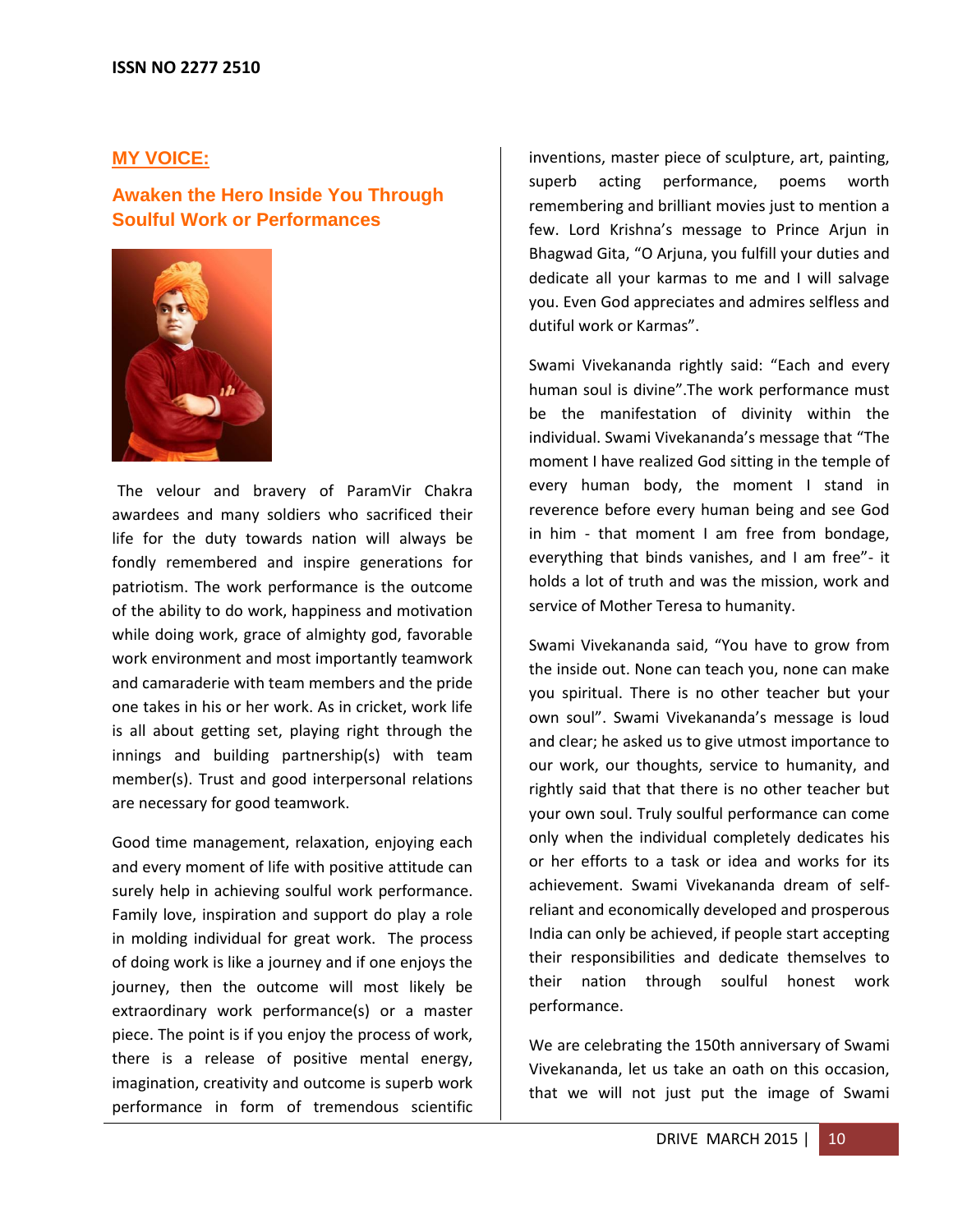Vivekananda in our heart, but more importantly imbibe his philosophy in our soul and our work and work for the progress of nation and achieve the dreams which Swami Vivekananda had about seeing self-reliant, economically developed and spiritually and physically strong India. Reading the holy text of Bhagwad Gita inculcates and nurtures spirituality and divinity, while playing football helps in maintaining physical fitness. One has to be both physically and spiritually strong, as Swami Vivekananda rightly said that Strength is life and Weakness is death. The lives of Guru Ram Krishna Paramhans and Swami Vivekananda also teaches us the role of guru in the development of disciple. Let every teacher make an effort to be like Guru Ram Krishna Paramhansa for his disciples, and every disciple put his efforts to be like Swami Vivekananda for his guru. VandeMatram…Jai Hind.

#### **Reference:**

[http://www.brainyquote.com/quotes/quotes/](http://www.brainyquote.com/quotes/quotes/s/swamivivek213406.html#QccK6zWesypbZCmt.99) [s/swamivivek213406.html#QccK6zWesypb](http://www.brainyquote.com/quotes/quotes/s/swamivivek213406.html#QccK6zWesypbZCmt.99) [ZCmt.99](http://www.brainyquote.com/quotes/quotes/s/swamivivek213406.html#QccK6zWesypbZCmt.99)

**By:**

**Mr.Sunil V. Chaudhary Assistant Professor SEMCOM**

#### **ACCOUNTING AURA**

I will continue to discuss the topic of environmental accounting (green accounting) in this article.

Many countries have their own policies for the implementation of EA/ER: One methodfor holding businesses responsible for their behavior is to require them to report on their actions.The level and breadth of business reporting on environmental matters have increaseddramatically over the past 20 years or so as a result of governmental regulations, accounting standard setting and voluntary reporting. Today, external reporting on environmentalperformance occurs primarily through Pollution Release and Transfer Registers (PRTR), ascomponents of traditional financial reports or in stand-alone, corporate environmental reports. The need for corporate reporting of its environmental as well as financial performancehas some practical potential in providing a greater degree of visibility to its environmentalactivities and consequences and casting light on what is often invisible to both governmental aswell as concerned social groups. It is also important to recognize that visibility is not the onlypossible consequence of corporate reporting in this area, but rather its future prospects forsustainability and development. Indeed, it is possible that such reporting can either spare or evenreduce what is known as negative effects and liability consequences about a company and itsenvironmental activities. Also, companies are interested in the possibilities for environmentalreporting to increase their legitimacy and spread in the wider world.

Currently, there is not any country that has official regulations in place requiringcompanies to issue a company-wide, stand-alone report on their environmental performance thatcan affect zonal, regional and global communities. In legislation introduced in 1989 in Sweden, all operations sites that require special permits due to the presence of environmental hazardsmust submit an annual environmental report to the authorities. Since 1996, companies inDenmark with significant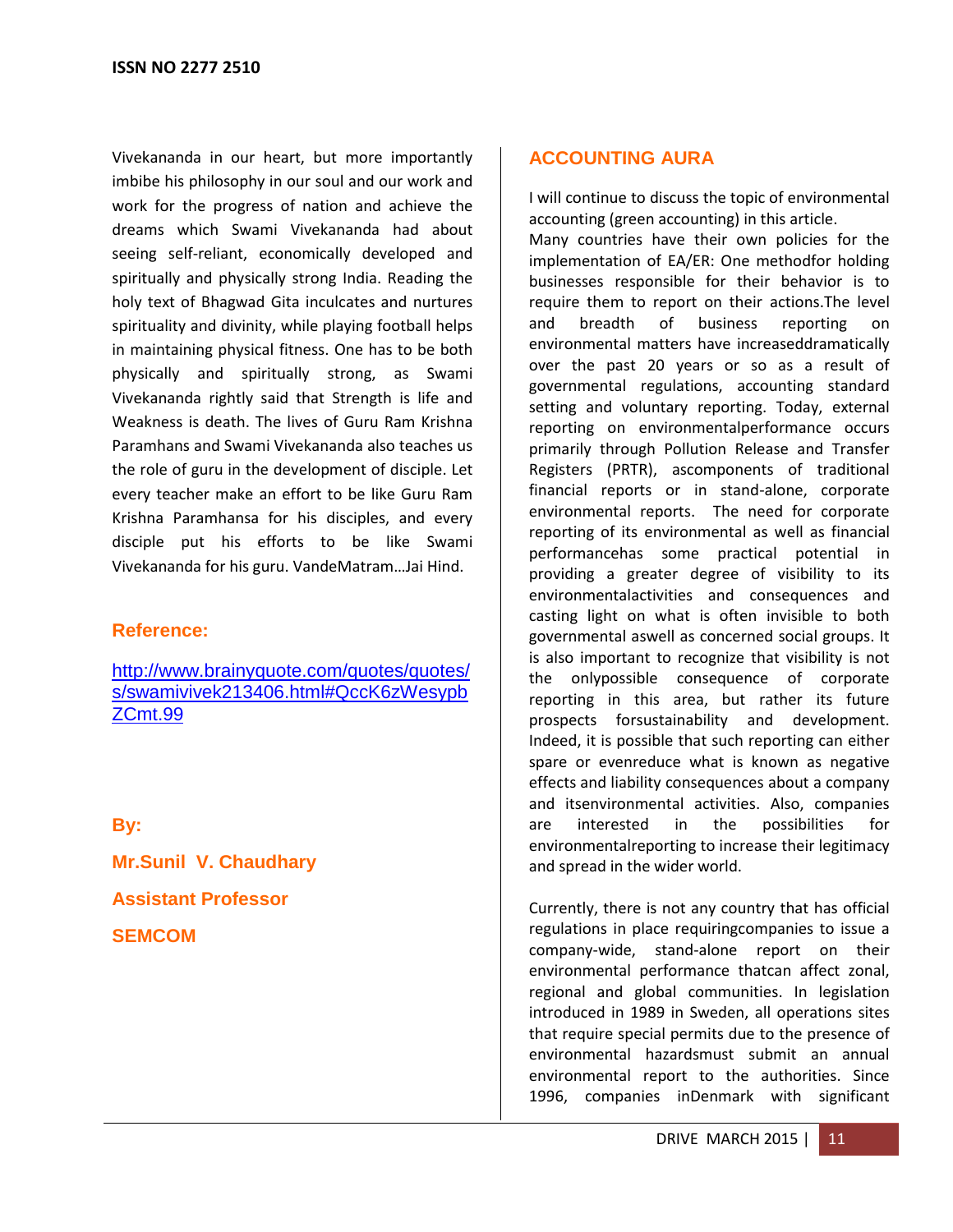environmental impact have been required to publish a ''greenaccount'', detailing significant consumption of energy, water, and raw materials. TheNetherlands, in 1999, began requiring that companies with substantial environmental impacts produce environmental reports for both the government and public on identified operating sites.The contents of the government report, which are verified by governmental authorities, are specified to include information on emissions, soil pollution, soil clean up and the company's environmental policy.

Information included in traditional annual financial reports is mandated by many national governments, accounting standard-setting bodies and stock exchange regulatory agencies. In the realm of environmental disclosure, intervention by governmental or profession regulators is necessary since, critical scholars (e.g., Gray and Milne, 2004) argue that voluntary ER will just not work. Second, the most pressing ''accounting issue'' related to EA was the disclosure of potential liabilities associated with environmental cleanup. Currently, a company that is subject to the Annual Accounts Act (AAA) is required to include in its directors' report, disclosures on the environmental impact of the company's operations as well as the use and disposal of its products. Additionally, firms are to report those measures in place to prevent or reduce their negative environmental impact, as well as their energy and raw materials usage. In May 2001, the EC published a recommendation encouraging member states to promote increased levels of issues of recognition and measurement of environmental liabilities, assets, expenses and contingent liabilities to form an integral part of a company's policies and its environmental protection improvements, resource consumption, and emissions. Further, beginning in 2004, companies had to disclose certain non-financial information including information related to environmental matters so that annual report users may gain an understanding of the company's development, performance, or position in its industry (e.g.: Hibbit and Collison, 2004; PwC, 2004). The statement applies to all companies whose financial position and results are impacted by environmental issues (PwC, 2004). In May2005, the UK Accounting Standards Board (ASB) issued Reporting Standard 1: Operating and Financial Review (OFR). The standard requires the preparation by company management of an OFR as part of its annual report and accounts beginning with fiscal years ending on or after April1, 2005. The standard requires the inclusion of information about environmental matters where appropriate. The implementation guide accompanying the standard acknowledges that the appropriate level of disclosure on environmental matters is industryspecific, but suggests that,minimally, all companies face issues associated with water and energy use, waste and climate change (ASB UK, 2005). The Modernization Directive 2003/51/EC mandate that by 2005 all EU member states require listed companies to prepare their financial reports in accordance with international accounting standards. Australia also has recently passed legislation related to mandatory environmental reporting within annual reports. In summary, the level of mandatory environmental disclosures in traditional annual reports has increased dramatically in the past ten years.

Taken from Journal of Sustainability and Green Business

#### **BY:**

**Mr. Pratik Shah Assistant Professor SEMCOM**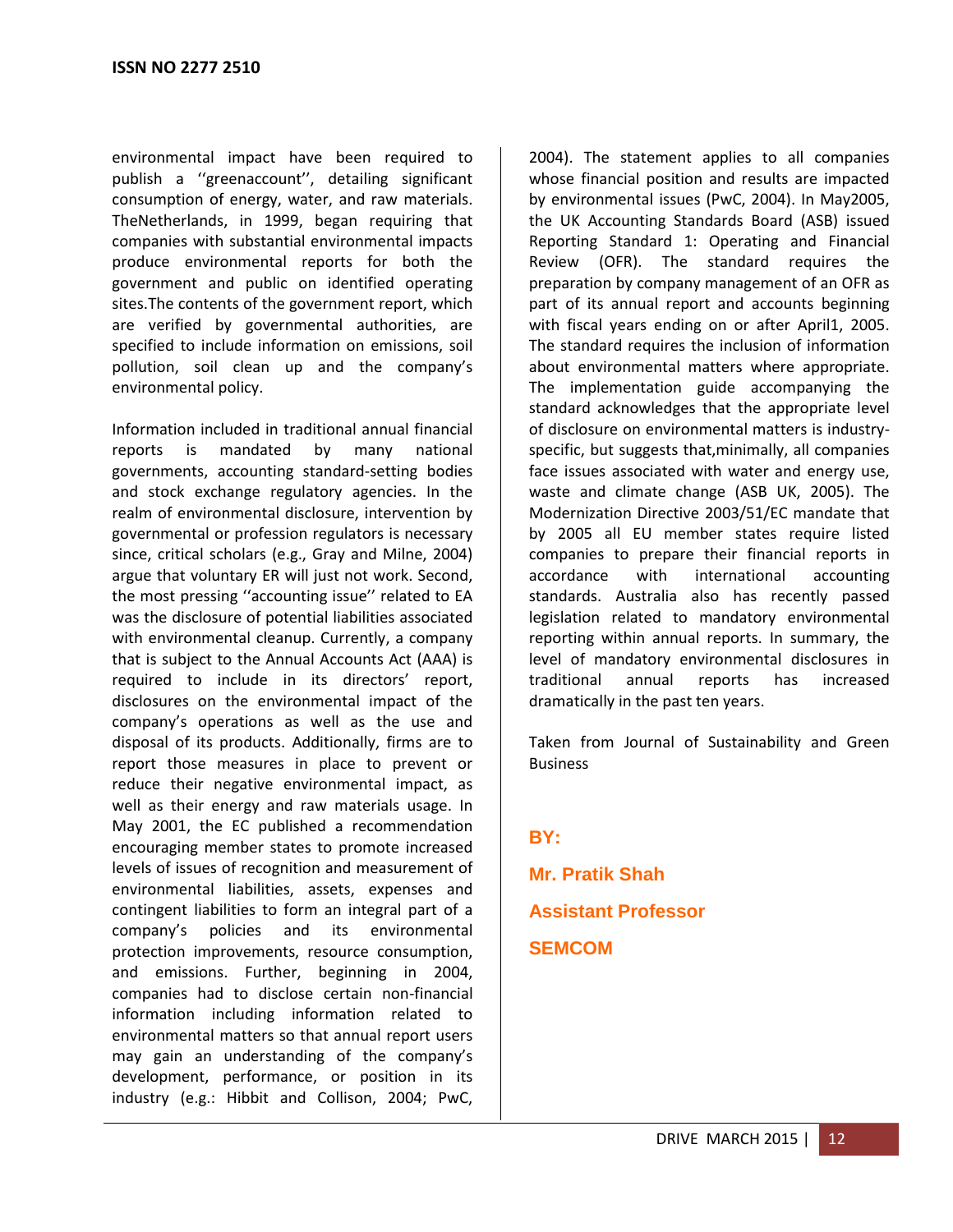#### **STUDENT'S CORNER:**

#### **Man is the architect of his own fate:**

#### **RIYA P. PATEL(SYBBA ITM – Roll No. 42: Won the second prize for Essay Writing Competition held on 22nd July 2014)**

Destiny, fate, future luck – are all considered unachievable, untouchable, something supernatural and something miraculous. But logic dictates it is not so. So is it logically wrong or the traditional concepts misleading? If we put some thought to it, it is our own attitude that is to be blamed.

Webster defines fate as "a power thought to control all events and impossible to resist", "a person's destiny". This would imply that fate has overwhelming power over mind. This thing called fate is able to control a person and that the person has no ability to change it. But, it has been proven time and again that human mind can overcome any obstacle. An asset to the mind is a person's will. The combination of a person's mind and his will to achieve decides one's destiny which proves that this thing called fate can be overcome.

Fate, like every other concepts in the world, has two different kinds of facets. Some people say that a person's fate is pre-destined and that nothing they do in life is by accident and everything that they do is decided by a higher power. If that were so then why would this Being of higher intelligence waste His time on something that is already planned out. He already knows how it will turn out and so why blow centuries of time watching this boring play. The essence of life is totally lost without the 'risk factor'. If someone tells you the climax of a movie, would you still waste your time watching the whole movie? Why waste your precious time waiting for what you already know is going to happen? This class of men thinks that everything is predetermined in life and how much to may try, you cannot get out of that groove. These are men who just resign to whatever comes saying 'it was so destined; it was so fated'. This is a defeatist's attitude.

There is another school of opinion that is more reasonable in this age of science, which is, a man has powers and parts to build his own fate. A person's will is stronger than that of any barrier put in his way. This thing called fate is only an obstacle that can be overcome just by the application of a person's mind. This breed of people believes that nothing but the mind can control all events and resist all temptations if properly trained.

Man has the inherent tendency of being manipulated by his own mind. So why not divert it into something useful. Manipulating one's own self to stay positive and be determined to be hopeful and dream to be brave and selective. God has given us the ability to desire and to long for, not in vain. If we lose, it is not due to fate, it is just that we overlooked something small and significant; we forgot to do some important chore; or we did not stand perfectly if some bricks are not in the right place. All the intellectual and successful people in the world are the same as us; it is only what they choose to become that had made them different.

Besides, I have a different theory. That yes, there is a higher power that puts fate into play. He sits there and watches how his cine will play out. Unlike others, I ask myself a question; would not a Being of higher power want a little drama, a little break from the norm. I believe that he gave us a thing called free will. The ability to put into play our own set of events. If I were a director and did not have to worry about time or money, I would like to see how my movie turned out if I wrote the beginning and let the actors decide the ending, keeping in mind that I have the reserved power to change anything that went on in my movie. I do not question that fate exists but it is possible for us to decide our own fate.

True that there are turns of fortune and they determine our life but efforts and attitude can change the direction of the mind. Will can move mountains. Man should keep on with his efforts;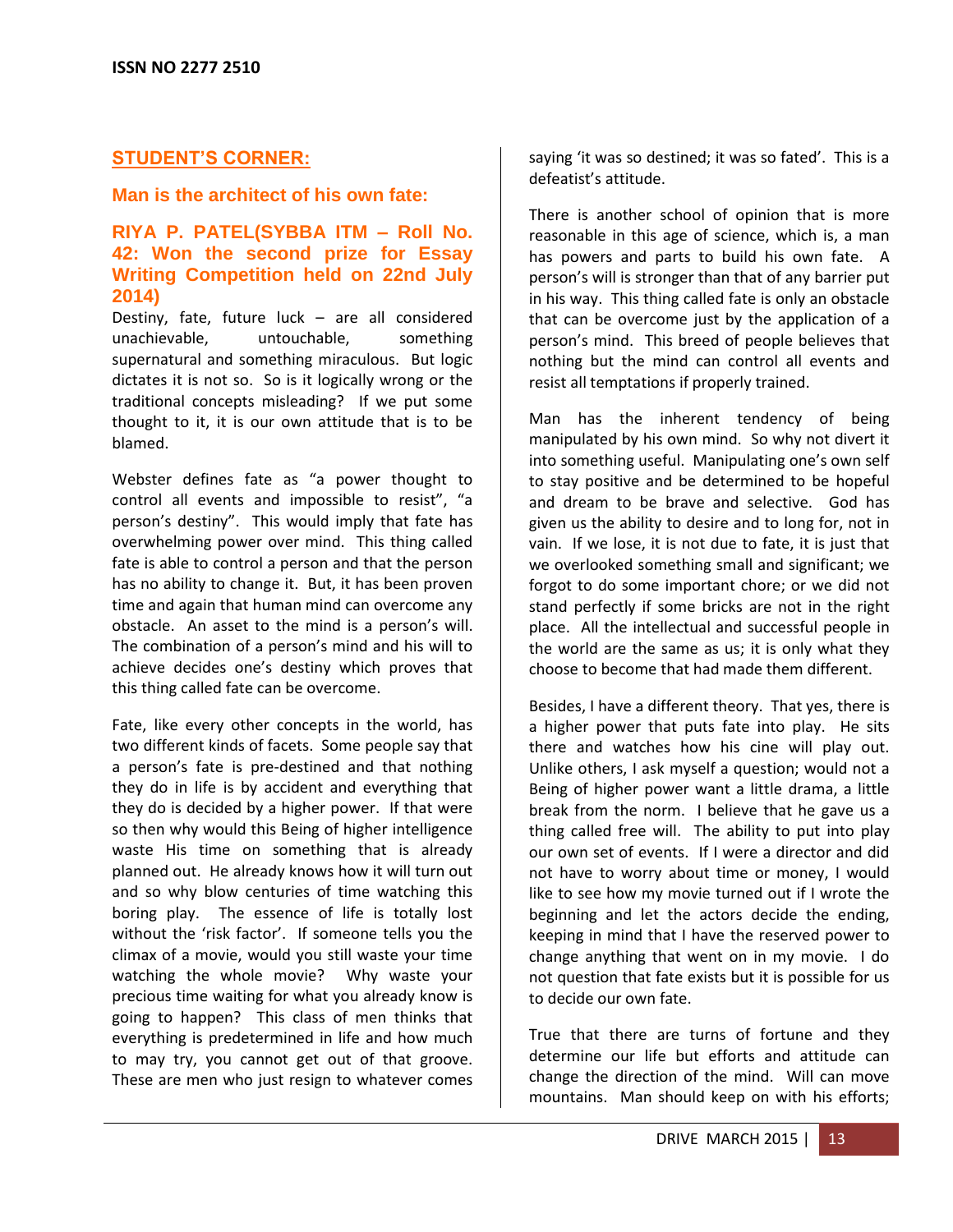he should not succumb or surrender but should keep fighting on. One's capacities and capabilities can turn the tide.

Misfortunes, if they come, should be treated as testing times; they test your endurance, your forbearance, your fortitude and the dusk always turns into dawn. These are tests and trials God presents us with but He also rewards us with the results which are won by one's own efforts. Man makes his fate, not fate the man.

Man is superior because only he can create his own destiny. He is the architect of his own future like any other being, this being the greatest blessing for him. No one can think for you, no one can work for you, no one can dream for you and no one can turn those dreams into reality for you. Only you can feel for yourself and only you can do!

The famous English musician, John Lennon, once said: "There's nowhere you can be that isn't where you want to be".

#### **Members of the Editorial Board:**

- **1. Dr. Kamini K. Shah**
- **2. Dr. Waheeda Sheikh**
- **3. Dr. Nehal Daulatjada**
- **4. Dr. Yashasvi Rajpara**
- **5. Dr. Subhash Joshi**
- **6. Dr. Ankur Amin**
- **7. Ms. Palak Patel**
- **8. Mr. Sunil Chaudhary**
- **9. Mr. Renil Thomas**
- **10. Mr. Yogesh Patel**
- **11. Mr. Jay Nanavati**
- **12. Ms. Hiral Patel**
- **13. Mr. Bharat Tarapara**
- **14. Mr. Sarvesh Soni**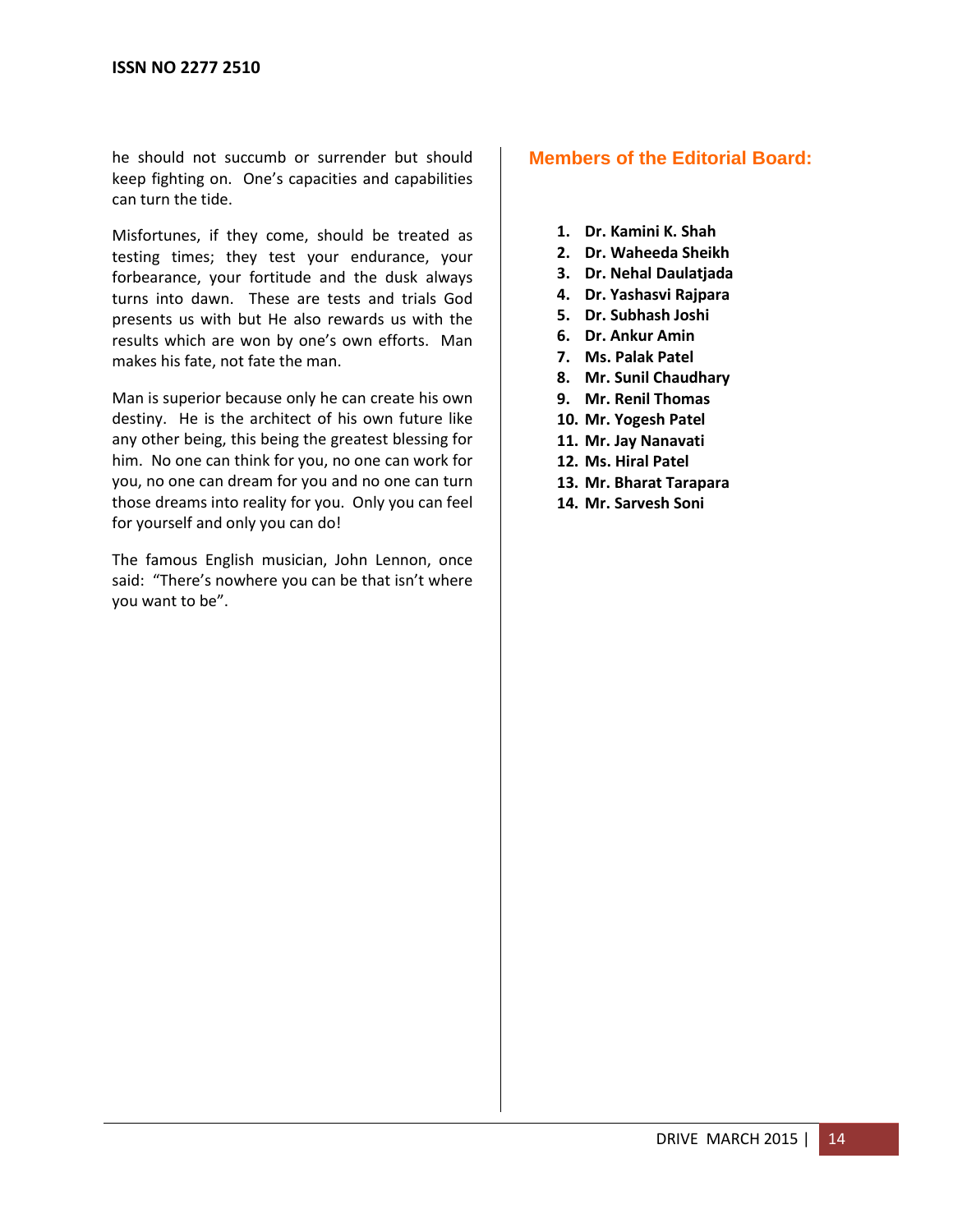#### **Contributors:**

"DRIVE" is regular monthly e-news letter published by **SEMCOM**. This e-news letter deals in all aspects of management, commerce, economics**,**  technology and Humanities. It is open for all students, alumni, teachers and professionals dealing with above stated areas.

Your contribution in the form of research papers, articles, review papers, case studies are invited for publication. All papers received by us will be published after the approval of our Editorial Team.

You are requested to send your article to [drive@semcom.ac.in](mailto:drive@semcom.ac.in) or mail at:

SGM English Medium College of Commerce & Management (SEMCOM)

Opp. Shastri Ground VallabhVidyanagar - 388 120 GUJARAT

INDIA

Tel. No. : +91 2692 235624, 231811 Fax. No. : +91 2692 235624

#### *Disclaimer:*

Opinions expressed in this e-newsletter do not reflect the policies or views of this organization, butof the individual contributors. The authors are solely responsible for the details and statements intheir articles. All disputes are subject to Anand Jurisdiction only.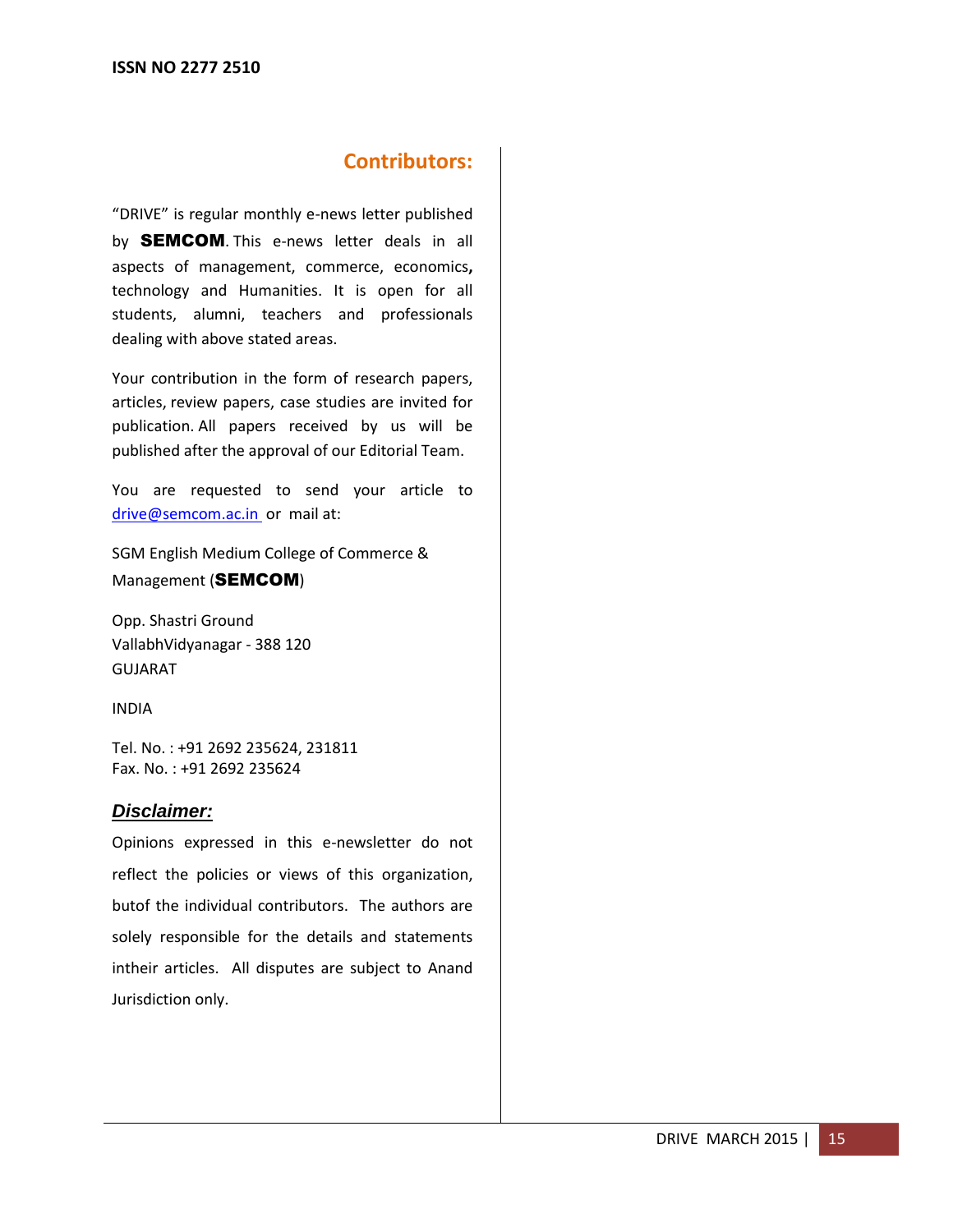#### **ISSN NO 2277 2510**

**.**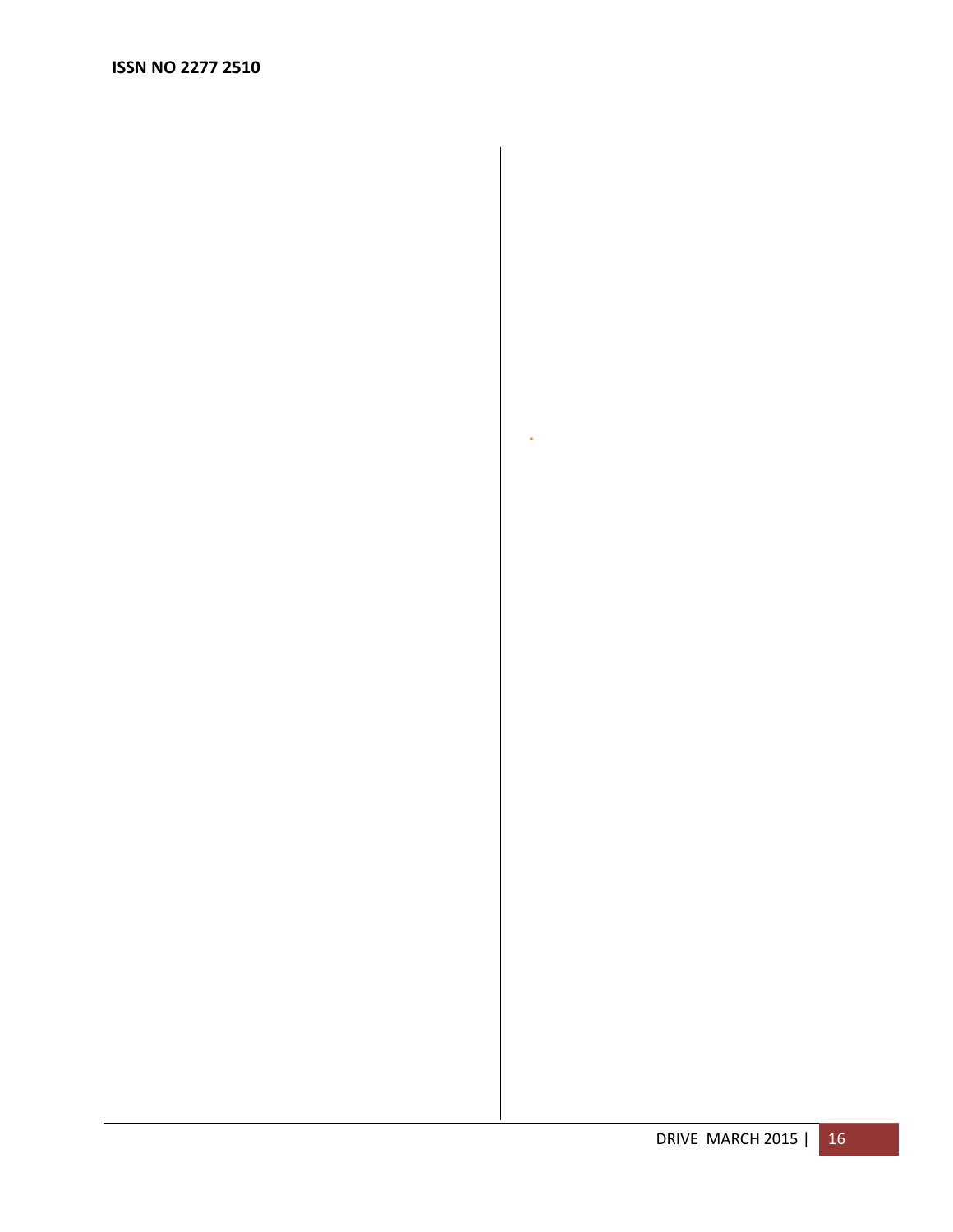#### **ISSN NO 2277 2510**